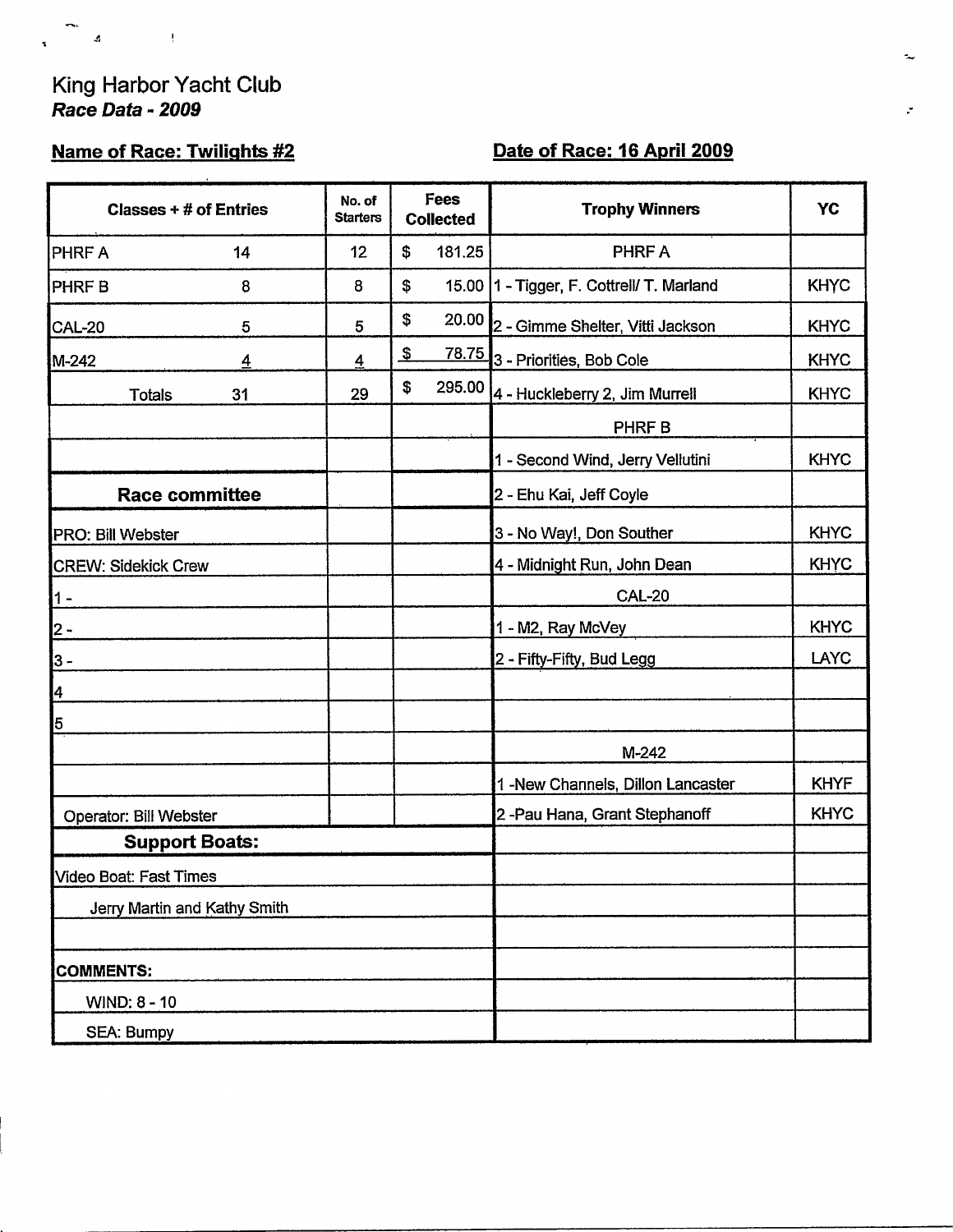# **KHYC Twilights 2009 # 2 King Harbor Yacht Club**

| Race Date: 16 Apr 2009 |                    |                                 | Wind Speed: 10-12 knot |               |                              | RC: Bill Webster              |                          |                            |
|------------------------|--------------------|---------------------------------|------------------------|---------------|------------------------------|-------------------------------|--------------------------|----------------------------|
|                        | Div<br><b>Rank</b> | <b>Boat Name</b>                | Sail No.               | <b>Rating</b> | <b>Finish</b><br><b>Time</b> | <b>Elapsed</b><br><b>Time</b> | Corrected<br><b>Time</b> | Seconds *<br><b>Behind</b> |
| PHRF-A                 |                    | Time on Time / Start Time 18:25 |                        |               |                              |                               |                          |                            |
|                        | $\mathbf{1}$       | <b>Tigger</b>                   | 42757                  | 84            |                              | 19:13:37 00:48:37             | 00:49:51                 |                            |
|                        | $\overline{c}$     | Gimme Shelter                   | 7800                   | 78            |                              | 19:14:43 00:49:43             | 00:51:27                 | 96                         |
|                        | $\overline{3}$     | Priorities                      | 87309                  | 99            |                              | 19:17:57 00:52:57             | 00:53:02                 | 191                        |
|                        | $\overline{4}$     | Huckleberry 2                   | 15                     | 54            |                              | 19:15:33 00:50:33             | 00:54:24                 | 273                        |
|                        | 5                  | Bella Vita                      | 56136                  | 81            |                              | 19:18:40 00:53:40             | 00:55:17                 | 326                        |
|                        | 6                  | E-ticket                        | 184                    | 84            |                              | 19:20:11 00:55:11             | 00:56:35                 | 404                        |
|                        | $\boldsymbol{7}$   | <b>Flying Dutchman</b>          | 87027                  | 78            |                              | 19:21:50 00:56:50             | 00:58:49                 | 538                        |
|                        | 8                  | Azzura                          | 67067                  | 93            |                              | 19:23:25 00:58:25             | 00:59:03                 | 552                        |
| <b>DSQ</b>             | 13                 | Nitro                           | 97626                  | 78            | 19:13:11                     |                               |                          |                            |
| <b>DNC</b>             | 13                 | Sidekick                        | 42301                  |               |                              |                               |                          |                            |
| <b>DSQ</b>             | 13                 | <b>Sky Sail</b>                 | 77508                  | 84            | 19:18:15                     |                               |                          |                            |
| <b>DNC</b>             | 13                 | Slug                            | 50959                  |               |                              |                               |                          |                            |
| <b>DSQ</b>             | 13                 | Biyach                          | 28124                  | 138           | 19:20:27                     |                               |                          |                            |
| <b>DSQ</b>             | 13                 | <b>Blade</b>                    | 103                    | 39            | 19:13:42                     |                               |                          |                            |
| <b>PHRF-B</b>          |                    | Time on Time /                  | Start Time 18:30       |               |                              |                               |                          |                            |
|                        | $\mathbf{1}$       | Second Wind - NS                | 97668                  | 239           |                              | 19:17:13 00:47:13             | 00:38:54                 |                            |
|                        | $\overline{2}$     | Ehu KA: - NS                    | 2961                   | 189           |                              | 19:15:17 00:45:17             | 00:39:50                 | 56                         |
|                        | 3                  | No Way!                         | 56211                  | 177           |                              | 19:17:34 00:47:34             | 00:42:32                 | 218                        |
|                        | $\overline{4}$     | Midnight Run - NS               | 56782                  | 165           |                              | 19:17:29 00:47:29             | 00:43:10                 | 256                        |
|                        | 5                  | Impulsive                       | 33815                  | 153           |                              | 19:16:54 00:46:54             | 00:43:22                 | 268                        |
|                        | 6                  | Jedna                           | 97825                  | 222           |                              | 19:22:36 00:52:36             | 00:44:17                 | 323                        |
|                        | $\tau$             | Nina                            | 37764                  | 186           |                              | 19:21:44 00:51:44             | 00:45:41                 | 407                        |
| <b>DSQ</b>             | 9                  | Tachfully                       | 1722                   | 150           | 19:28:44                     |                               |                          |                            |
| <b>DNC</b>             | 9                  | Caliente - NS                   | 17594                  |               |                              |                               |                          |                            |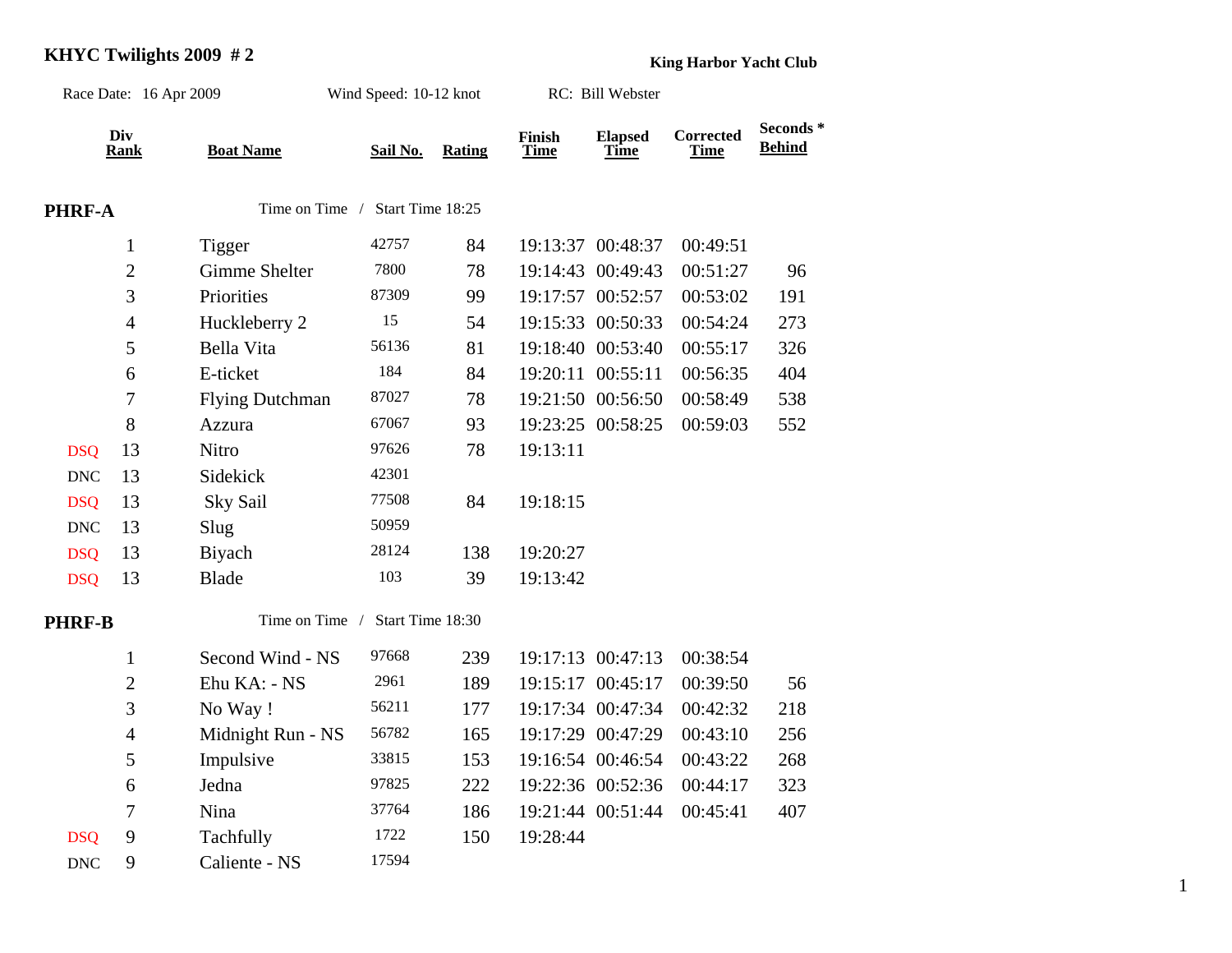| Cal 20     |   | One Design      |      |  |  |  |
|------------|---|-----------------|------|--|--|--|
|            | 1 | M <sub>2</sub>  | 370  |  |  |  |
|            | 2 | fifty/fifty     | 50   |  |  |  |
|            | 3 | Poco Loco       | 2    |  |  |  |
| <b>DNC</b> | 6 | Poquito         | 1092 |  |  |  |
| <b>DNC</b> | 6 | Ob-knox-jous    | 714  |  |  |  |
| <b>DSQ</b> | 6 | Hustler         | 606  |  |  |  |
| <b>DNC</b> | 6 | <b>Hot Damn</b> | 34   |  |  |  |
| <b>DNC</b> | 6 | Brew Ha Ha      | 15c  |  |  |  |
| DSO        | 6 | Sorcerer's      | 1559 |  |  |  |
|            |   |                 |      |  |  |  |

#### **Dick Reinhardt (310)376-2459 Questions? Contact:**

| Printed On: | 16-Apr-2009 19:53:28 | Number of boats Scored 32 |  |
|-------------|----------------------|---------------------------|--|
|             |                      |                           |  |